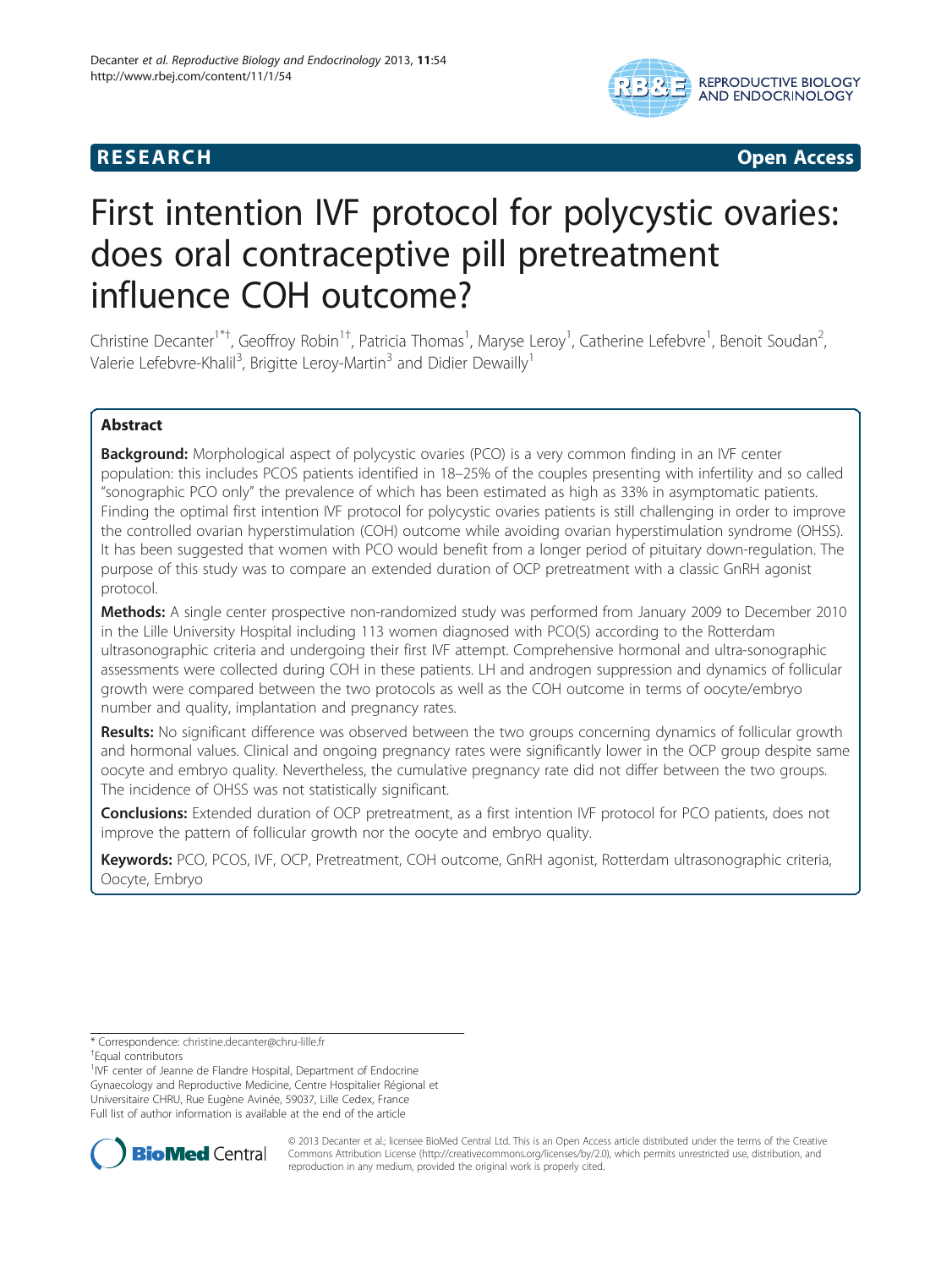## Background

The morphological aspect of polycystic ovaries according to the ultra-sonographic Rotterdam criteria [\[1\]](#page-8-0) is a very common finding in an IVF center population: this includes PCOS patients identified in 18–25% of the couples presenting with infertility [\[2\]](#page-8-0) and so called "sonographic PCO only" the prevalence of which has been estimated as high as 33% in asymptomatic patients [[3](#page-8-0)-[5](#page-8-0)]. PCO are characterized by a significantly enlarged cohort of early-growing and recruitable follicles that leads to an increased risk of cycle cancellation and/or hyperstimulation syndrome (OHSS) [[6](#page-8-0)-[8\]](#page-8-0). This excessive follicle number is linked to folliculogenesis disturbances which are presumably the consequence of intra-ovarian hyperandrogenism [[9-11](#page-8-0)]. In addition to the OHSS risk, growth of these follicles during COH is frequently inhomogeneous and the ratio between the number of mature follicles and that of mature oocytes is sometimes disappointing. Consequently, the fertilization rate is often lower than expected [\[8,9,12](#page-8-0)].

Finding the optimal first intention IVF protocol for PCO patients, in order to decrease the OHSS risk and to optimize follicular growth and oocyte quality is still challenging and debatable. Few studies indeed have specifically addressed this key point. It has been suggested that women with PCOS would benefit from a longer period of pituitary down-regulation to better suppress LH and androgen levels since the latter have been suggested to be the main culprit for follicle excess [\[13-15\]](#page-8-0). Previously, a long duration suppression protocol, which sequentially combined an oral contraceptive pill (OCP) and then daily injections of GnRH agonist, has been designed according to this hypothesis in high responder patients having either PCO or PCOS [\[16](#page-8-0)]. By using this protocol, the authors showed improvements in the IVF outcome in terms of implantation and pregnancy rates in patients who previously experienced high responses or OHSS during COH, in comparison to the classic GnRH agonist scheme [[16](#page-8-0)]. Furthermore, the incidence of severe OHSS was significantly reduced. They hypothesized that the longer duration of suppression provided by OCP pre-treatment had improved oocyte quality through better conditions of follicular growth.

The aim of the current study was to prospectively investigate the effects of a longer duration of suppression by an extended OCP pre-treatment versus classic GnRH agonist on the hormonal levels, dynamics of follicular growth and COH outcomes regarding oocyte number and maturity in 113 PCO patients treated for their first IVF attempt.

### Methods

### Study design

This study was approved by the institutional review board of Lille University hospital. Written, informed consent was obtained from all subjects before beginning controlled ovarian hyperstimulation (COH).

#### Subjects

A total of 113 patients undergoing their first in vitro fertilization (IVF or ICSI) attempt were prospectively recruited according to the Rotterdam ultrasonographic criteria of polycystic ovaries (PCO) i.e. at least 12 antral follicles (2–9 mm) per ovary and/or ovarian volume equal or higher than 10 cc per ovary [\[1](#page-8-0)]. Additional inclusion criteria were: age  $\geq 18$  and  $\leq 37$  years old and body mass index (BMI) equal or under  $35 \text{ kg/m}^2$ . The indications of IVF or ICSI are detailed in Table [1](#page-2-0). Eleven patients were secondarily excluded for various reasons: spontaneous pregnancy, unsuccessful testicular sperm extraction, cervix cancer diagnosis, legal problems. Thus, 102 cycles were usable for statistical analysis. All patients have had D3 baseline hormonal investigations before the attempt, at least 3 months after any hormonal treatment. Results are compiled in Table [1.](#page-2-0)

No randomization was used to include a patient in a protocol rather than in the other: patients were allocated either to a classic GnRH agonist protocol ("non-OCP group";  $n = 57$ ) or to an OCP pretreatment/agonist protocol ("OCP group";  $n = 45$ ) according to the prescribing habits of each physician. Four different physicians enrolled the patients for the study. The results were compiled and further analyzed at the end of the inclusion period.

In the whole population, 60 women had PCOS (i.e. PCO and oligoanovulation and/or hyperandrogenism) and 42 had "PCO only" (i.e., ovulatory cycles and no hyperandrogenism).

### Controlled ovarian hyperstimulation protocol

The controlled ovarian hyperstimulation protocols are detailed in Figure [1](#page-2-0).

In the non-OCP group, daily injections of triptorelin 0.1 mg were started in the mid-luteal phase of the preceding cycle (for women with regular menstruations) or on the first day of bleeding (for women with oligomenorrhea or amenorrhea). Desensitization was checked 12 to 15 days after initiation of GnRH agonists (Desensitization day). Daily injections of recombinant FSH (r-FSH) were started only if E2 levels were lower than 50 pg/ml and if there was no functional ovarian cyst.

In the OCP group, patients received 28 consecutive days of a monophasic combined oral contraceptive pill (ethinylestradiol (EE) 30 μg and desogestrel 150 μg) starting on cycle day 2. Daily injections of triptorelin 0.1 mg were started on the twenty-first day of OCP.

This was a single center prospective non-randomized study performed in the IVF center of the Lille University Hospital (France) from January 2008 to December 2009.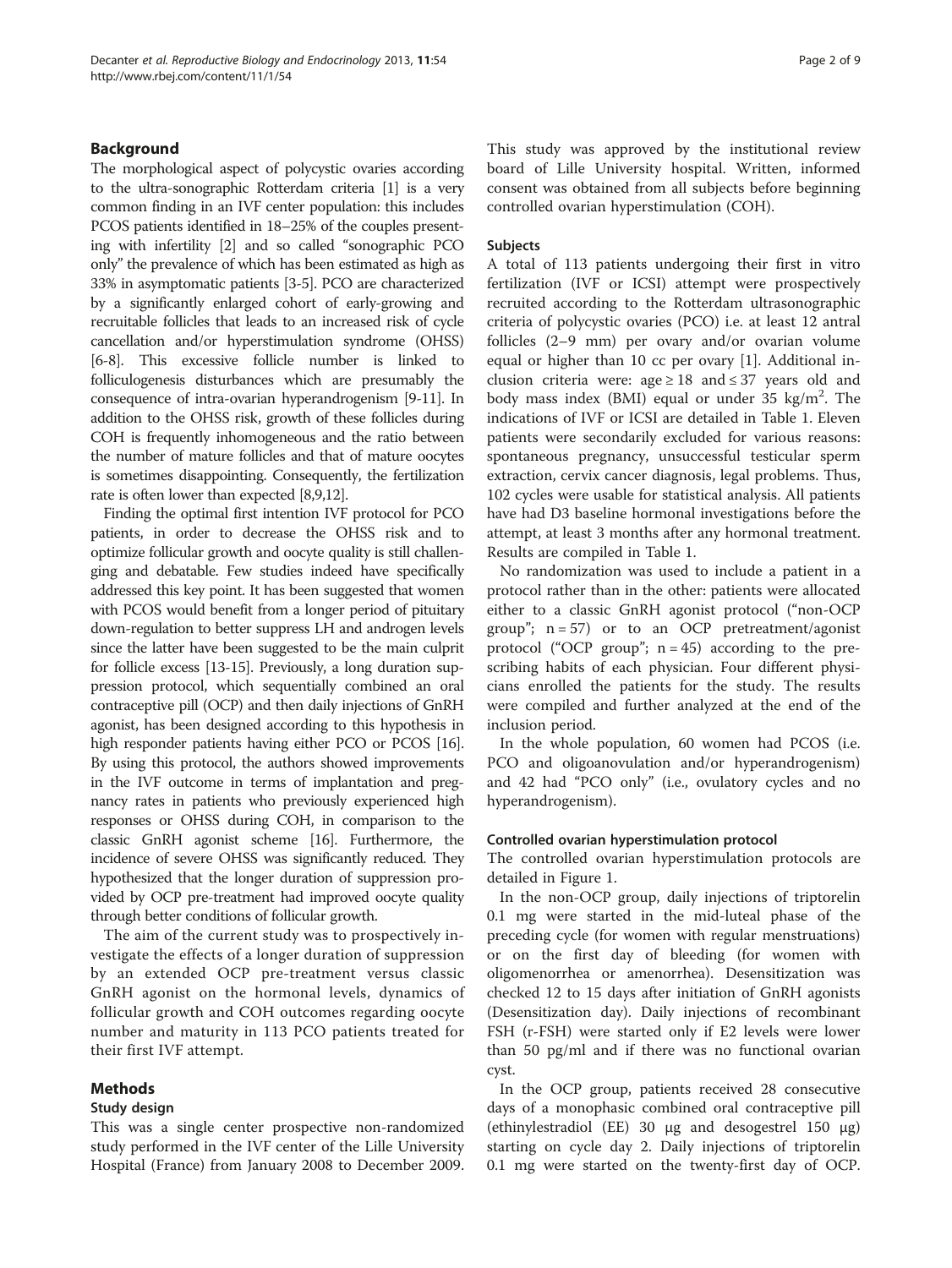### <span id="page-2-0"></span>Table 1 Clinical and baseline hormonal features

|                                    | Non OCP group                     | OCP group                         | p-value   |
|------------------------------------|-----------------------------------|-----------------------------------|-----------|
| Number                             | $n = 57$                          | $n = 45$                          |           |
| Age (years)                        | 30 [23.9-35.0]                    | 28 [22.0-35.6]                    | <b>NS</b> |
| BMI ( $kg/m2$ )                    | 23 [18.5-33.1]                    | 23 [18.4-32.8]                    | <b>NS</b> |
| AFC(n)                             | 38 [25.9-74.3]                    | 38 [26.4-83.0]                    | <b>NS</b> |
| Testosterone (ng/mL)               | $0.37$ [0.18-0.81]                | $0.37$ $[0.13 - 0.77]$            | <b>NS</b> |
| $\Delta$ 4 androstenedione (ng/mL) | 1.76 [0.89-2.83]                  | 1.84 [0.80-3.01]                  | <b>NS</b> |
| FSH (IU/L)                         | $6.2$ [3.7-8.9]                   | 5.9 [3.9-8.2]                     | <b>NS</b> |
| AMH (pmol/mL)                      | 52.2 [18.2-132.5]                 | 57.2 [14.9-138.9]                 | <b>NS</b> |
| PCOS                               | $52.6\%$ (n = 30)                 | $66.7\%$ (n = 30)                 | <b>NS</b> |
| <b>IVF/ICSI indications</b>        | -male infertility: 66%            | -male infertility: 69%            | <b>NS</b> |
|                                    | -tubal infertility: 16%           | -tubal infertility:11%            |           |
|                                    | -ovulation induction failure: 18% | -ovulation induction failure: 20% |           |
| ICSI                               | $66.7\%$ (n = 38)                 | $68.8\%$ (n = 31)                 | <b>NS</b> |

NS Non significant, BMI body mass index, AFC antral follicle count, AMH antimullerian hormone, PCOS polycystic ovary syndrome (diagnostic criteria. Rotterdam 2004), ICSI intracytoplasmic sperm injection.

Quantitative data presented are medians  $[5<sup>th</sup> - 95<sup>th</sup>$  percentiles].



cycle day 2. Daily injections of triptorelin 0.1 mg were started on the twenty-first day of OCP. Down-regulation was confirmed 3 or 4 days after discontinuing OCP. Recombinant FSH (r-FSH) was started on the third day of menstrual bleeding. r-FSH starting dose varied between 100 to 200 IU, according to age, BMI and antral follicle count (AFC) in both arms. 5000 IU of purified urinary hCG was administered as soon as at least three follicles reached a mean diameter higher or equal than 17 mm with a consistent rise in serum oestradiol concentration.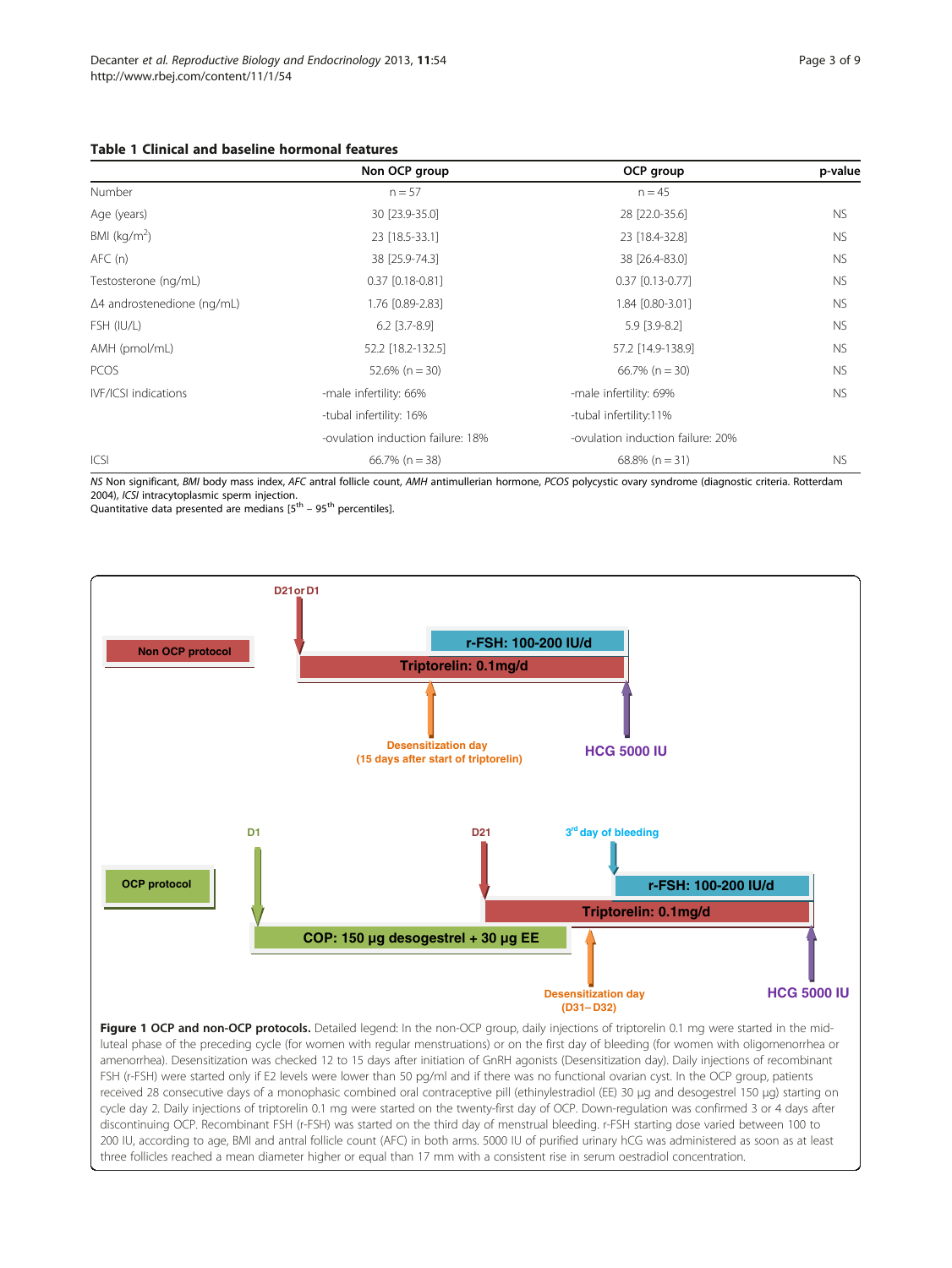Down-regulation was confirmed 3 or 4 days after discontinuing OCP. Recombinant FSH (r-FSH) was started on the third day of menstrual bleeding.

r-FSH starting dose varied between 100 to 200 IU, according to age, BMI and antral follicle count (AFC) in both arms. 5000 IU of purified urinary hCG was administered as soon as at least three follicles reached a mean diameter higher or equal than 17 mm with a consistent rise in serum oestradiol concentration.

Oocyte retrieval was performed 35–36 h after hCG injection by transvaginal ultrasound-guided needle aspiration. Concerning IVF procedure, ICSI was performed in cases with severe male infertility. All embryo transfers were performed 2 or 3 days post-oocyte retrieval. "Top quality" embryos required all the following criteria: presence of 4–5 blastomeres on day 2 and at least 7 on day 3, blastomeres of equal size, absence of multinucleated blastomeres and less than 10% anucleated fragments [\[17](#page-8-0)].

Luteal phase support consisted in 600 mg vaginal micronized progesterone per day and 6 mg oral oestradiol per day, both initiated from the retrieval day. If a pregnancy occurred, progesterone and estrogen administration was maintained up to the evidence of fetal heart activity at ultrasound. Clinical pregnancy rate was defined as a pregnancy confirmed by the presence of a gestational sac with an embryo by ultrasound. Implantation rate is defined by the ratio between the number of gestational sacs and the number of embryos transferred. Ongoing pregnancy rate is defined as a pregnancy that has progressed beyond the critical first trimester. Clinical and ongoing pregnancy rates were defined per oocyte retrieval. The cumulative clinical and ongoing pregnancy rates represented the number of clinical and ongoing pregnancies resulting from the fresh and frozen-thawed embryo transfers per oocyte retrieval.

OHSS cases were classified as mild, moderate and severe. Patients were considered to have a moderate or severe ovarian hyperstimulation syndrome (OHSS) if they had suggestive clinical, ultrasound and/or biological signs requiring at least a regular monitoring and initiation of specific treatment.

All the patients underwent a minimal ovarian stimulation for the frozen-thawed embryo transfer. They started 50 IU of r-FSH on day 2 of menstrual bleeding (after 10 days of natural progesterone if they were amenorrheic). An ultrasonographic exam was performed at day 11 or 12. HCG triggering was decided if there was a follicle of at least 17–18 mm of diameter. Day 2/day 3 embryos transfer was done 5 days after HCG.

### Hormonal assays and ultrasound examination

Serum samples were collected and frozen for subsequent assays of LH, estradiol (E2), progesterone, testosterone and Δ4-androstenedione on desensitization day, day 7 and the day of HCG (HCG-D). LH was measured using chemiluminescent, two-site immunoassays on a multiparameter system (Axsym; Abbott Laboratories, Rungis, France). E2, progesterone, testosterone and Δ4-androstenedione were measured by using immunoassays as described previously [[18](#page-8-0),[19\]](#page-8-0).

During each monitoring, ultrasound measurements were performed according to a standardized protocol. Follicles were counted and classified in 5 different size categories: less than 6 mm; 6–9 mm; 10–12 mm; 13– 15 mm and higher than 15 mm using the same ultrasound scan (Philips IU 22, France).

## Statistical analysis

Continuous variables were expressed as medians and 5th–95th percentiles. Because of non-Gaussian distribution, they were compared with the non-parametric Mann-Whitney test. Categorical variables and frequencies were compared with the chi-square test. A p value of <0.05 was considered significant.

## Results

#### Ultrasonographic and hormonal data

Clinical and hormonal characteristics of all patients are shown in Table [1](#page-2-0). No significant difference was observed between non-OCP group and OCP group regarding age, BMI, AFC, basal follicle stimulating hormone (FSH), anti-mullerian hormone (AMH) and androgen levels and primary indication of IVF. The prevalence of PCOS was not significantly different between the 2 groups (52% vs 66%, respectively).

Follicular growth dynamics and hormonal profile during COH are shown in Table [2.](#page-4-0) Distribution of different follicular size categories on desentization day (DD), day 7 (D7) and HCG-D was similar in both groups. E2, androgens and progesterone serum levels on DD, D7 and HCG-D during COH, did not differ significantly between non-OCP and OCP groups. The androgen variations throughout COH are represented in Figure [2.](#page-4-0) Total testosterone levels were higher in the OCP group presumably because of the hepatic effects on SHBG. But the difference between the 2 groups was not statistically significant. Median serum LH level at DD was significantly lower in the OCP group than in the non-OCP group (Table [2](#page-4-0)). It was similar in the two groups on D7 and HCG-D.

Endometrial thickness on day 1 of r-FSH treatment was significantly lower in the non-OCP protocol and then became significantly higher on HCG day (Table [3](#page-5-0)). Thus, the degree of endometrial growth (delta between HCG-D and D1) was significantly more pronounced in non OCP protocol (Table [3\)](#page-5-0).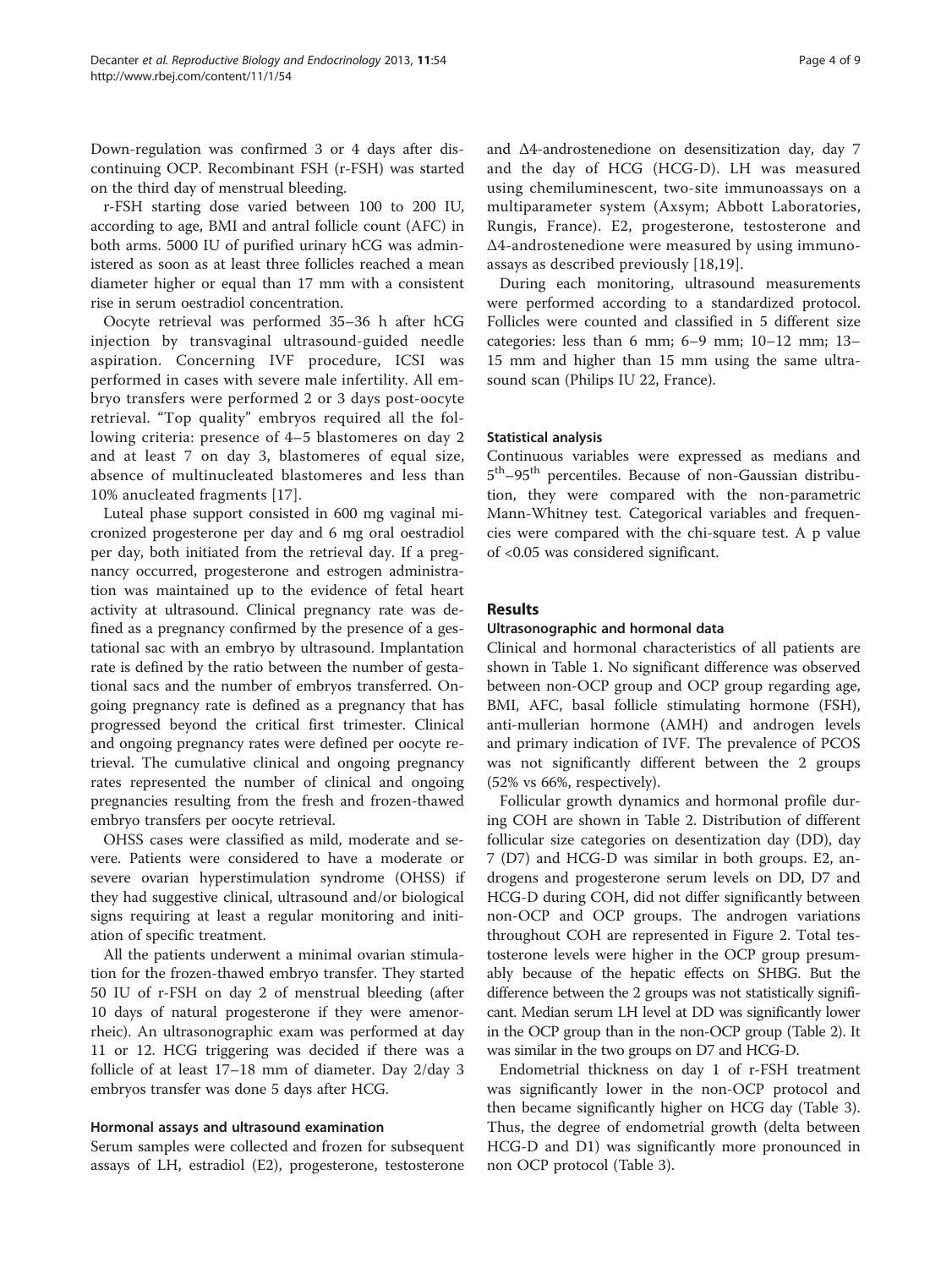## <span id="page-4-0"></span>Table 2 Follicular growth and hormonal profile during COH

|                     |                        | Non OCP group        | OCP group              | p-value      |
|---------------------|------------------------|----------------------|------------------------|--------------|
| Desensitization day | <6 mm follicles        | 29 [15.2-54.3]       | 26 [15.7-65.8]         | <b>NS</b>    |
|                     | 6-9 mm follicles       | $5$ [1.0-14.4]       | $6.5$ [2.0-18.6]       | <b>NS</b>    |
|                     | $LH$ (IU/L)            | $1.7$ [0.6-4.3]      | $0.7$ [0.5-2.5]        | $P = 0.0001$ |
|                     | Prog (ng/mL)           | $0.2$ [0.1-0.6]      | $0.3$ [0.1-0.6]        | <b>NS</b>    |
|                     | Testo (ng/mL)          | $0.19$ [0.05-0.45]   | $0.23$ $[0.06 - 1.06]$ | <b>NS</b>    |
|                     | $\Delta$ 4 (ng/mL)     | 1.71 [0.86-3.13]     | 1.48 [0.74-5.40]       | <b>NS</b>    |
| D7                  | 6-9 mm follicles       | 11 [2.1-30.1]        | 10 [3.9-40.5]          | <b>NS</b>    |
|                     | $\geq$ 10 mm follicles | $6$ [1.1-17.0]       | $6$ [1.0-23.0]         | <b>NS</b>    |
|                     | $E2$ (pg/mL)           | 396 [76.4-1269]      | 287 [94.7-1680.9]      | <b>NS</b>    |
|                     | LH (IU/L)              | $0.9$ [0.5-2.4]      | $0.7$ [0.3-1.1]        | <b>NS</b>    |
|                     | Prog (ng/mL)           | $0.3$ $[0.1 - 0.6]$  | $0.3$ [0.2-0.5]        | <b>NS</b>    |
|                     | Testo (ng/mL)          | $0.27$ [0.10-0.49]   | 0.32 [0.05-0.55]       | <b>NS</b>    |
|                     | $\Delta$ 4 (ng/mL)     | 2.01 [0.87-4.03]     | 2.05 [0.82-4.17]       | <b>NS</b>    |
| HCG-D               | 10-12 mm follicles     | $7$ [3.0-13.9]       | $4$ [1.0-15.0]         | <b>NS</b>    |
|                     | 13-15 mm follicles     | 7 [2.0-23.8]         | 7 [2.0-18.2]           | <b>NS</b>    |
|                     | >15 mm follicles       | 8 [4.5-15.5]         | $9$ [3.0-15.0]         | <b>NS</b>    |
|                     | $E2$ (pg/mL)           | 3135 [1704.0-5528.1] | 3131 [1120.5-5859.0]   | <b>NS</b>    |
|                     | LH (IU/L)              | $1.4$ [0.5-2.2]      | $1.0$ [0.4-2.3]        | <b>NS</b>    |
|                     | Prog (ng/mL)           | $0.8$ $[0.3 - 2.3]$  | $0.7$ $[0.2 - 1.4]$    | <b>NS</b>    |
|                     | Testo (ng/mL)          | 0.46 [0.31-1.34]     | 0.53 [0.27-1.39]       | <b>NS</b>    |
|                     | $\Delta$ 4 (ng/mL)     | 3.50 [1.78-7.81]     | 3.69 [1.02-6.72]       | <b>NS</b>    |

COH controlled ovarian hyperstimulation, D7 seventh day of controlled ovarian hyperstimulation, HCG-D HCG injection day, LH luteinizing hormone, Prog progesterone, Testo testosterone, Δ4 delta-4 androstenedione, E2 oestradiol. Quantitative data presented are medians [5<sup>th</sup> – 95<sup>th</sup> percentiles].

All these results did not differ between the two protocols when the study population was divided into 2 groups, i.e. PCOS and PCO-only.

## COH outcome

COH outcome is summarized in Table [3.](#page-5-0) Cancellation rate was similar between the two protocols. There were 9 cancellations in the non OCP group, 3 for hyperresponse, 3 for insufficient response and 3 for desensitization failure. There were 6 cancellations in the OCP group: 4 for hyper-response and 2 for insufficient response. Then after, there was no transfer in 2 cases in the non-OCP group (no embryo in classical IVF for spermatic reasons) and 6 in the OCP group for various

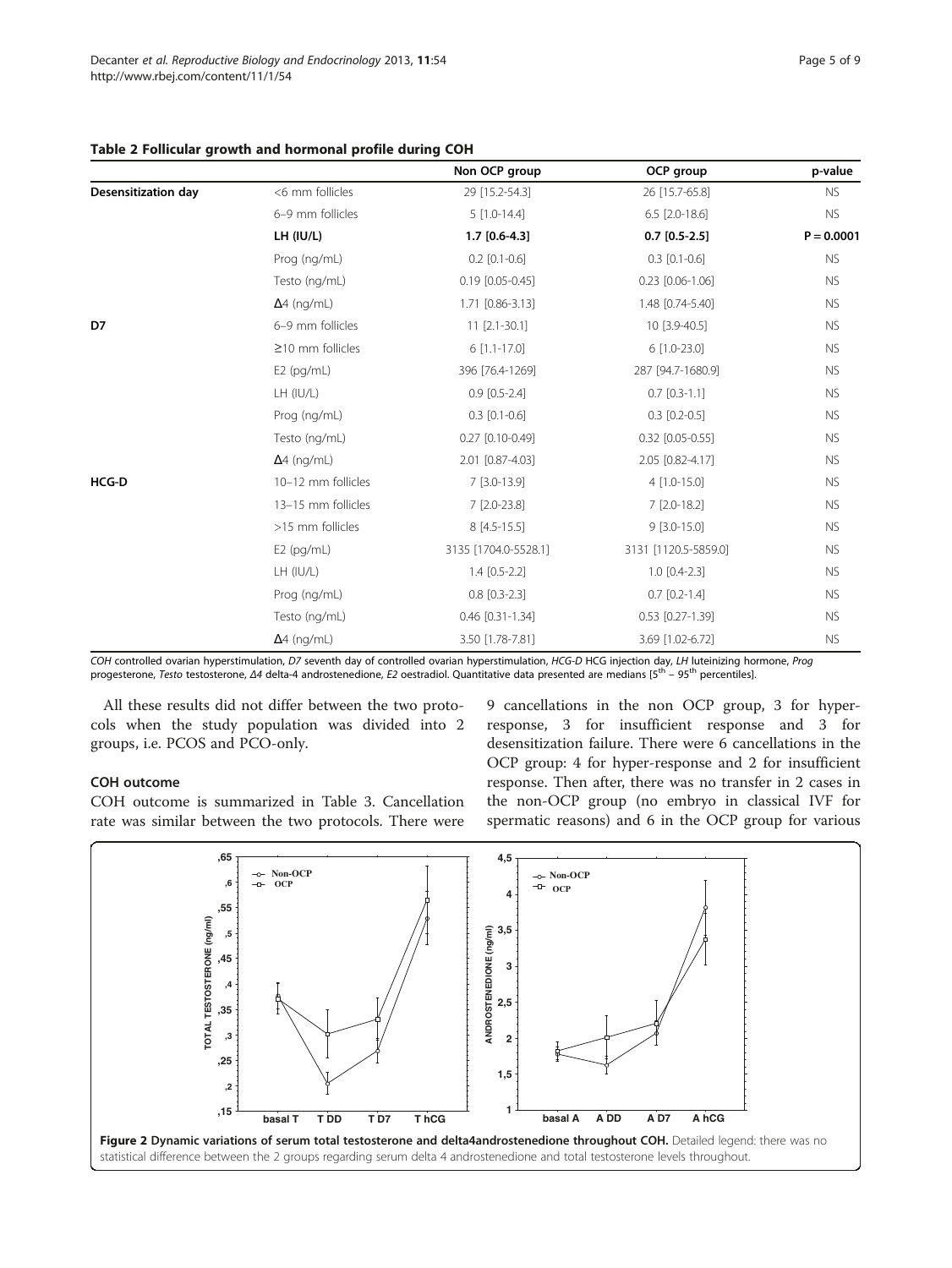#### <span id="page-5-0"></span>Table 3 COH outcome

|                              |                                                           | Non OCP group       | OCP group          | p-value     |
|------------------------------|-----------------------------------------------------------|---------------------|--------------------|-------------|
| <b>Clinical outcome</b>      | Cycles (n)                                                | 57                  | 45                 |             |
|                              | % cancellation before retrieval                           | $15.8\% (n = 9)$    | $13.3\% (n = 6)$   | <b>NS</b>   |
|                              | % oocytes retrieval (n)                                   | $84.2\%$ (n = 48)   | $86.7\%$ (n = 39)  | <b>NS</b>   |
|                              | r-FSH starting dose (IU)                                  | 125 [100-200]       | 125 [100-150]      | <b>NS</b>   |
|                              | Duration of stimulation (days)                            | 11 [8.45-15.55]     | 11 [9.0-14.0]      | <b>NS</b>   |
|                              | Total dose of r-FSH (IU)                                  | 1437.5 [872.5-2555] | 1462.5 [1000-2250] | <b>NS</b>   |
|                              | % OHSS                                                    | $16.6\%$ (n = 8)    | $10.2\%$ (n = 4)   | <b>NS</b>   |
|                              | Days of GnRH agonist (n)                                  | 25 [20-33]          | 24 [21-29]         | $P = 0.011$ |
| <b>Endometrium thickness</b> | $D1$ (mm)                                                 | $2.0$ [2.0-5.8]     | $3.0$ [2.0-6.3]    | $P = 0.001$ |
|                              | HCG-D (mm)                                                | 11.0 [8.5-14.8]     | 10.0 [7.9-13.0]    | $P = 0.002$ |
|                              | Delta (mm) (HCG-D - D1)                                   | 8.0 [4.4-12]        | $6.5$ [2.3-10.3]   | P < 0.0001  |
| Oocytes                      | Total oocytes (n)                                         | 14 [7.5-24.0]       | 14 [7.0-27.0]      | <b>NS</b>   |
|                              | Lysed oocytes (n)                                         | $1 [0 - 5.6]$       | $2 [0 - 6.0]$      | <b>NS</b>   |
|                              | Meta II oocytes (n)                                       | 11 [4.0-19.0]       | 8 [5.0-22.0]       | <b>NS</b>   |
|                              | Ratio meta II oocytes/≥ 15 mm follicles                   | $1.44 (+/-0.92)$    | $1.32 (+/-0.80)$   | <b>NS</b>   |
| Embryos                      | Embryos (n)                                               | $6$ [0.5-14.5]      | $5 [0.0 - 13.0]$   | <b>NS</b>   |
|                              | Fertilization rate                                        | $63\% (+/-21)$      | $56\% (+/-26)$     | <b>NS</b>   |
|                              | "Top quality" embryos (n)                                 | $2 [0.0 - 7.0]$     | $1 [0.0 - 8.0]$    | <b>NS</b>   |
|                              | Cycles with embryo transfer (n)                           | 46                  | 33                 |             |
|                              | One embryo transferred (%)                                | 6.5 ( $n = 3$ )     | $18.2(n=6)$        | <b>NS</b>   |
|                              | Two embryos transferred (%)                               | $87(n=42)$          | $81.8(n = 27)$     | <b>NS</b>   |
|                              | Three embryos transferred (%)                             | $2.2(n=1)$          | $0(n=0)$           | <b>NS</b>   |
|                              | Cycles with freezing (%)                                  | 58.3 ( $n = 28$ )   | $51.2(n = 20)$     | <b>NS</b>   |
|                              | Frozen embryos (n)                                        | $4$ [1.0-11.0]      | 3.5 [1.0-10.0]     | <b>NS</b>   |
|                              | Recovery rate after thawing                               | 72,8%               | 77,9%              | <b>NS</b>   |
|                              | Frozen-thawed embryo transfers (n)                        | 19                  | 21                 |             |
|                              | Clinical pregnancy rate per frozen-thawed embryo transfer | $31,6\%$ (n = 6)    | $38\% (n = 8)$     | <b>NS</b>   |
|                              | Ongoing pregnancy rate per frozen-thawed embryo transfer  | $31,6\%$ (n = 6)    | $38\% (n = 8)$     | <b>NS</b>   |

COH controlled ovarian hyperstimulation, r-FSH recombinant FSH, OHSS Ovarian hyperstimulation syndrome, D1 first day of controlled ovarian hyperstimulation, HCG-D HCG injection day. meta II: metaphase II. Continuous variables are expressed as medians  $[5^{th}$  – 95<sup>th</sup> percentiles].

reasons: 1 case of OHSS, no or very poor quality embryo. There was no difference between the two groups regarding the duration of stimulation and the total dose of r-FSH

There was no significant difference concerning the occurrence of OHSS between these two protocols. Duration of GnRH agonist treatment was significantly higher in the non-OCP group than in OCP group (Table 3). Mean free-pill interval in the OCP group was 5 days. After oocyte retrieval, there was no difference in the number of total oocytes, metaphase II oocytes, total embryos, "top quality" embryos between the two groups. The rate of embryo freezing was similar in both groups. Clinical and ongoing pregnancy rates after fresh embryo transfer were significantly higher in the non-OCP protocol (50.0%  $vs$  28.2%, p = 0.032 and 41.7%  $vs$  17.9%, p =

0.015, respectively) (Figure [3](#page-6-0)). The implantation rate was higher in non-OCP group but the difference was not statistically significant (51% vs 34%). Similarly, the abortion rate was higher in OCP group protocol but not significantly (36.4% vs 17%). Live birth rate was per oocyte retrieval after fresh embryo transfer was statistically significant between the 2 groups: 41, 7% vs 17, 9% ( $p =$ 0,015). Cumulative live birth rates per oocyte retrieval was not different between the 2 groups: 52, 0% vs 38,5%  $(p = NS)$ .

Cumulative clinical and ongoing pregnancy rates (including frozen embryo transfers) were not statistically different between the two groups (54.2% vs 41.0% and 54.2% vs 38.5%, respectively). All these results did not differ between the two protocols when the study population was divided into 2 groups, i.e. PCOS and PCO-only.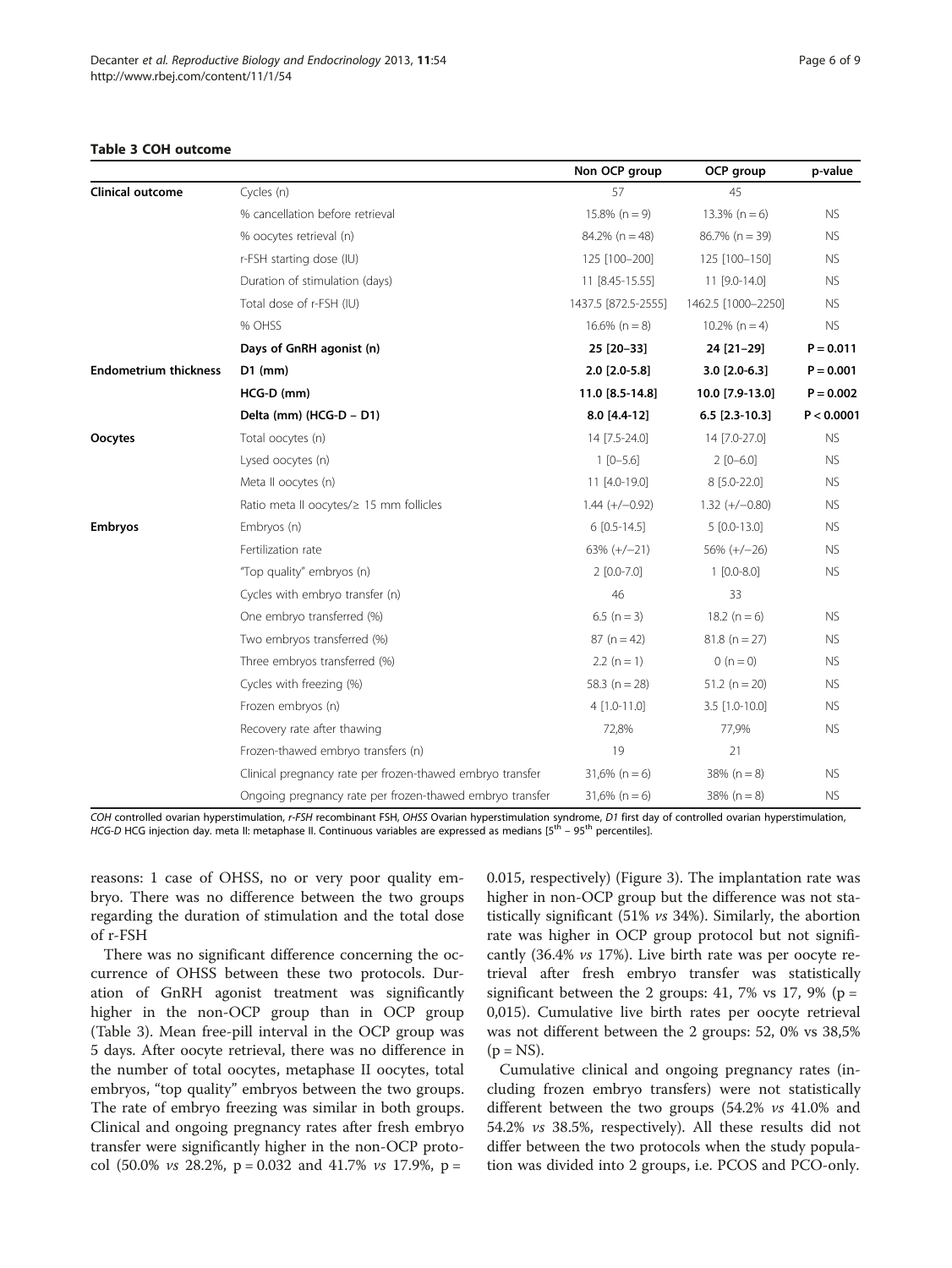

<span id="page-6-0"></span>

## **Discussion**

## Hormonal and ultrasonographic data

The present study shows that a longer duration of suppression, by using sequentially OCP and GnRH agonist, affects neither the dynamics of follicular growth nor the androgen levels during the first COH in PCO patients, despite significantly lower LH levels on desensitization test day. It has to be noted that LH levels became similar between both groups from the seventh day of COH, suggesting that lower LH levels in the OCP group at desentization day was more related to the association of OCP and GnRh agonist rather than the duration of suppression. Our results are in keeping with those of Damario et al. [[16\]](#page-8-0) and Hwang et al. [\[14\]](#page-8-0) who both proceeded through a longer duration of suppression in high responder and/or PCOS patients. Damario et al. [[16\]](#page-8-0) retrospectively investigated dual suppression protocol in 38 patients who had previously experienced high response and/or OHSS with a classic GnRH agonist protocol. Every woman was compared to herself. The authors did not find any hormonal difference regarding testosterone and androstenedione levels despite significantly lower LH levels in the dual suppression group at desensitization day. In the randomized control trial (RCT) of Hwang et al. [[14](#page-8-0)], including 49 PCOS patients

undergoing their first IVF attempt, the classic long agonist protocol was compared to a protocol with a longer duration of suppression by combining 3 months of OCP followed by antagonist. Serum androgen levels were suppressed equally in both protocols at the start of gonadotropin administration. In our study, as well as in others [[14,16\]](#page-8-0), androgen levels decreased significantly from baseline to desensitization day values, but to a similar extent in both protocols. Thus, a deeper and longer duration of pituitary suppression by using OCP is not able to further suppress the androgen levels. Not surprisingly, and accordingly to the hormonal data, the growth of follicles showed a similar pattern in both groups. We only noted a tendency toward a higher number of intermediary follicles, i.e. 10– 12 mm of diameter, in the non-OCP protocol. This could explain the slightly higher incidence of severe OHSS observed in this group. There was significantly less OHSS in the study of Damario et al. [[16](#page-8-0)] but dual suppression was used as a second intention protocol in those patients who previously experienced a hyper response and for whom further r-FSH starting dose adjustments were done.

### COH outcome

No difference was noted between the 2 protocols regarding oocyte number and quality, fertilization rates and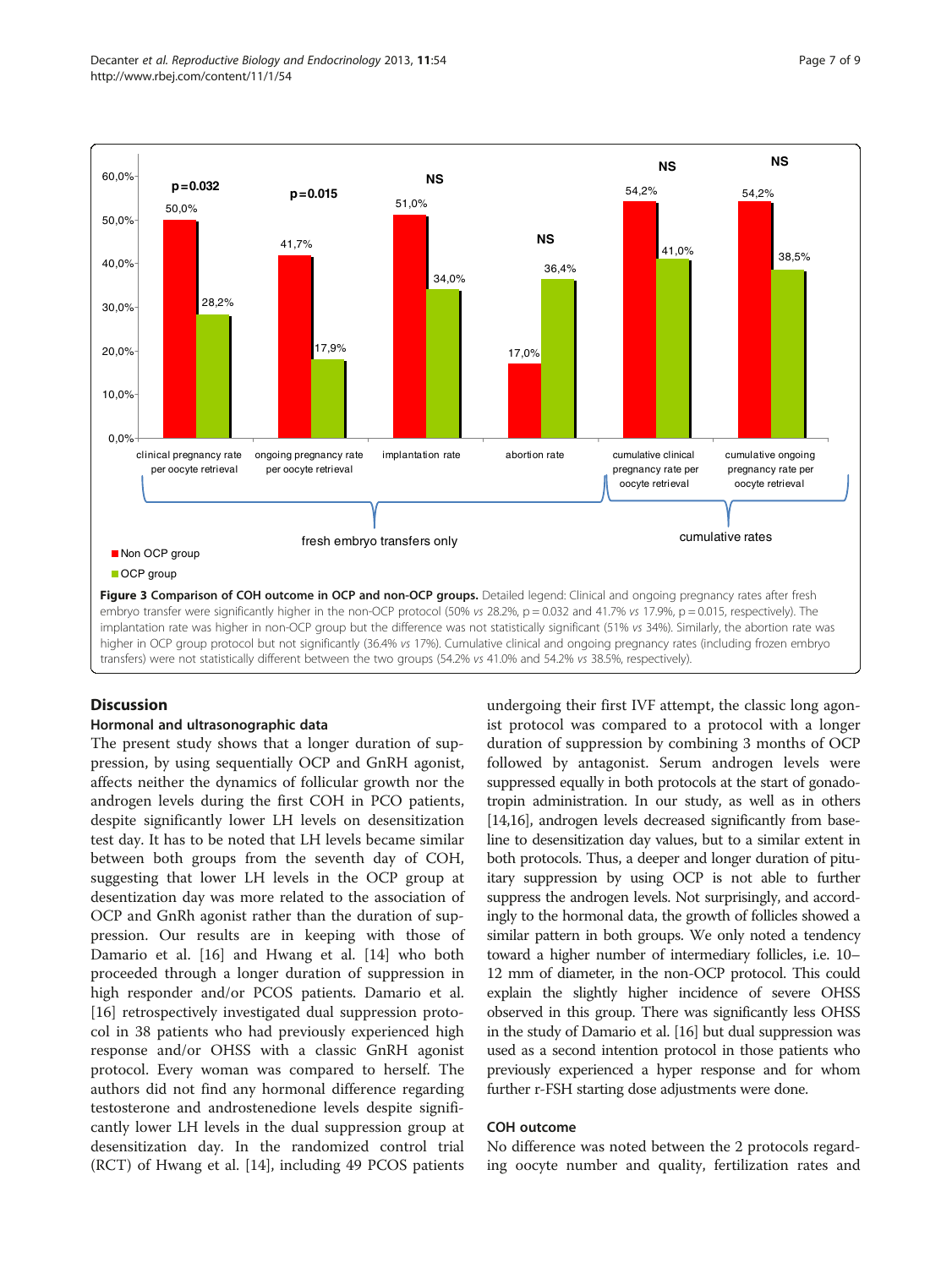embryo number and quality. Nevertheless, pregnancy rates differed drastically with a significantly higher rate in the non-OCP group. It has to be noted that there were slightly more cancellations of embryo transfer in the OCP group because of poor quality embryo. Although the number of poor quality embryos was not significant between the 2 groups, it could have influenced the results. The non-randomized design of this study and the size of the study population make the results difficult to extrapolate but this very significant difference must draw attention. Interestingly, there was no longer any statistical difference when the cumulative pregnancy rate was considered, raising the issue of defective implantation with OCP.

OCP pre-treatment in IVF has been widely used in agonist and antagonist protocols for avoiding ovarian cysts formation, LH surge and for cycle scheduling purposes. There is still some debate regarding the effects of OCP upon the likelihood of pregnancy. To date, only few RCT have been performed to address this issue, all in antagonist cycles. A meta-analysis including 4 RCT did not find any statistical difference regarding pregnancy rates between protocols with or without OCP [[20\]](#page-8-0). Conversely, in a RCT including 425 patients, Kolibianakis et al. [[21](#page-8-0)] observed a significantly higher early pregnancy loss in the OCP pretreatment arm, whereas ongoing pregnancy rates were similar between the 2 groups. Recently, a review from the Cochrane database suggested that combined OCP in GnRH antagonist cycles, compared to no pre-treatment, is associated with fewer clinical pregnancies and poorer pregnancy outcome [\[22](#page-8-0)].

Whether OCP could influence the implantation process by direct adverse effects on the endometrium and/or by overly lowering LH levels remains to be elucidated. In the current study, there was no difference concerning LH levels on D7 and HCG-D of COH between the 2 groups. Conversely, as reported by Kolibianakis et al. [\[21](#page-8-0)], we observed significant differences between OCP and non-OCP groups concerning both the kinetic of growth and the thickness of the endometrium during COH. The mean delta between the endometrial thickness on HCG day and on DD was significantly different between the 2 groups. In OCP group, in comparison with the other group, the endometrium was thicker on DD, but thinner on HCG day. This difference could be attributed either to a direct adverse effect of OCP on the endometrium and/or to the menstrual pattern after pill discontinuation. In the current study the mean free-pill interval was 5 days, but it has to be mentioned that about 5% of patients didn't bleed at all after pill discontinuation.

Damario et al. [[16\]](#page-8-0) showed improvements in implantation and pregnancy rates by using OCP pre-treatment which is different from our results. This could be explained by differences regarding the design of the study and by the fact they used fewer days of OCP.

The prevalence of PCOS was slightly higher in the OCP group (66% vs 52%) but the difference was not statistically significant. Thus, the hypothesis that it could have interfered with our results is unlikely. Moreover, even though data from head to head comparisons between PCOS and PCO-only during COH are scarce, studies that have addressed this issue showed similar numbers of oocytes, the same implantation and pregnancy rates and the same OHSS risk [\[3,23](#page-8-0)-[25](#page-8-0)]. Lastly, when we divided the study population into 2 groups, i.e. PCO-only and PCOS, differences between the two protocols remained the same compared with the whole population. This confirms that therapeutic management of sonographic PCO for IVF in terms of protocol and r-FSH starting dose choices may be the same as for PCOS.

Very few studies have been conducted in specific subgroups of PCO and/or PCOS patients, whereas its prevalence in an IVF center population is high. In the current study, we chose to consider only the first IVF attempts because we think it is definitely challenging and of high importance to find the optimal, i.e. safe and effective, first intention IVF protocol in this context.

### Conclusion

In conclusion, extended OCP pretreatment, as a first intention IVF protocol for PCO patients, does not improve the pattern of follicular growth nor the oocyte and embryo quality. Whether OCP pretreatment could be detrimental on the COH outcome regarding likelihood of pregnancy through endometrial adverse effects remains to be confirmed through a randomized control study in a much larger and well-powered population.

#### Abbreviations

COH: Controlled ovarian hyperstimulation; IVF: In vitro fertilization; PCO: Polycystic ovaries; PCOS: Polycystic ovary syndrome; OCP: Oral contraceptive pill; OHSS: Ovarian hyperstimulation syndrome.

#### Competing interests

The authors declare that they have no competing interests.

#### Authors' contributions

CD conceived of the study, participated in its design and coordination. She drafted the manuscript. GR worked on the collection of information and helped to achieve the statistical analysis. PT, ML, and CL participated in patient's recruitment. PP and BS performed all hormonal measurements. DD performed the statistical analysis. All authors read and approved the final manuscript.

#### Authors' information

CD is a medical doctor in endocrinology and reproductive medicine. She practices in the IVF center of the Lille University Hospital, "Hôpital Jeanne de Flandre,"France. She is the head of the fertility preservation unit. Her special interests are in IVF protocols in PCO, hormonal markers during COH and fertility preservation. GR, ML, PT and CL are practitioners of the Lille University hospital IVF center. PP and BS are practitioners in the biology pathology center. DD is the head of reproductive medicine unit at the Lille